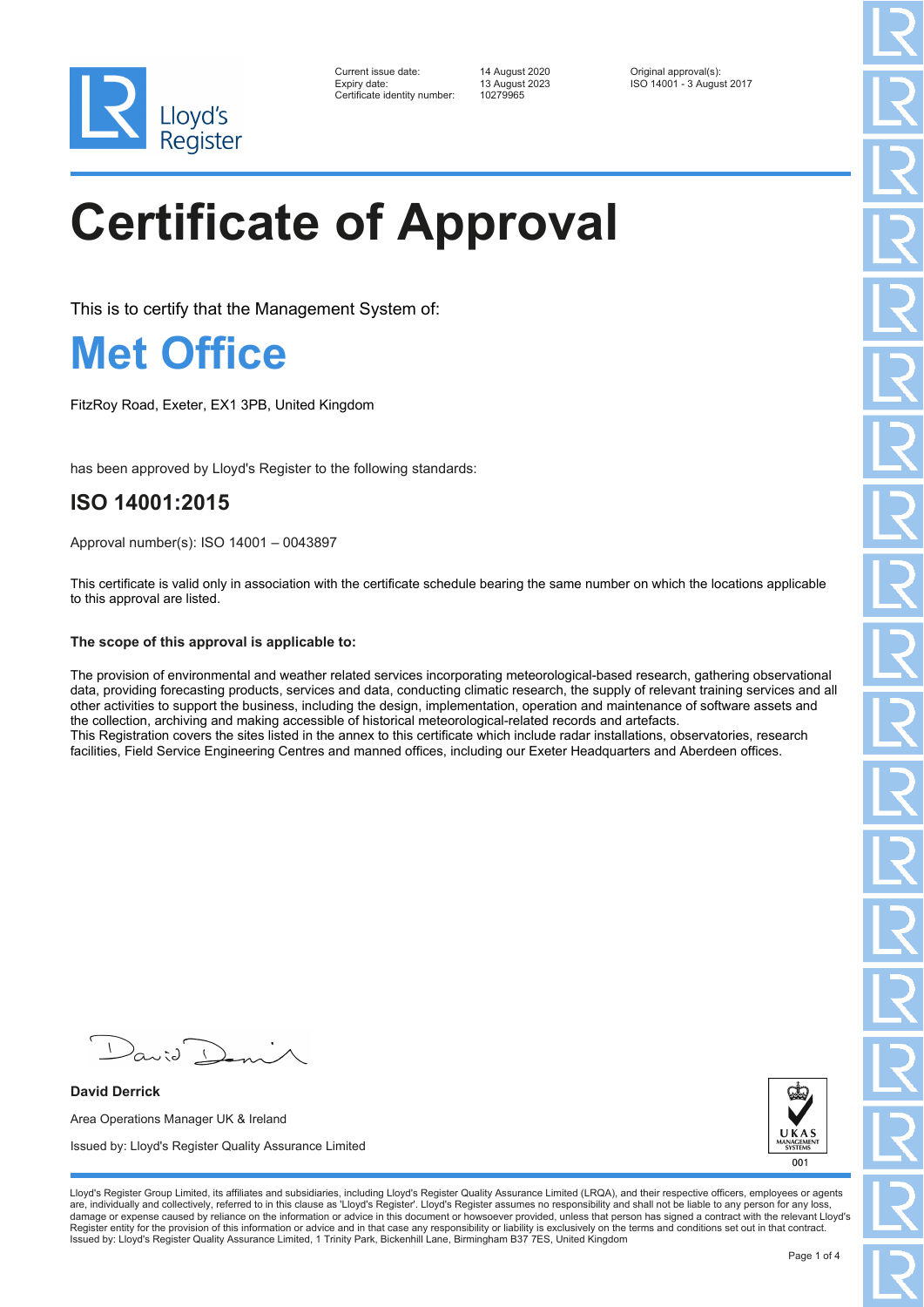

## **Certificate Schedule**

**Location Activities Exeter Headquarters** FitzRoy Road, Exeter, EX1 3PB, United Kingdom **ISO 14001:2015** The provision of environmental and weather related services incorporating meteorological-based research, gathering observational data, providing forecasting products, services and data, conducting climatic research, the supply of relevant training services and all other activities to support the business, including the design, implementation, operation and maintenance of software assets and the collection, archiving and making accessible of historical meteorological-related records and artefacts. **Cardington Met Research Facility** Cardington Airfield, Shortstown, Bedford, MK42 0SY, United Kingdom **ISO 14001:2015** Meteorological-based research **Belfast Field Service Engineering Centre** Cargo Complex, Belfast International Airport, Belfast, BT29 4AB, United Kingdom **ISO 14001:2015** Gathering observational data **Edinburgh** Saughton House, Broomhouse Drive, Edinburgh, EH11 3XQ, United Kingdom **ISO 14001:2015** Gathering observational data, providing forecasting products, services and data **Exeter-Archive** Great Moor House, Bittern Road, Sowton, Exeter, EX2 7NL, United Kingdom **ISO 14001:2015** The collection, archiving and making accessible of historical meteorological-related records and artefacts. **Exeter- IT Hall 3** Met Office HPC Complex, Upper Richardson Science Park, Clyst Honiton, Exeter, EX5 2FN, United Kingdom **ISO 14001:2015** Providing forecasting products, services and data, conducting climatic research **Hillington Field Service Engineering Centre** Unit 1, Block 130, 60 Naysmyth Road, Hillington, Glasgow, G52 4RE, United Kingdom **ISO 14001:2015** Gathering observational data



Lloyd's Register Group Limited, its affiliates and subsidiaries, including Lloyd's Register Quality Assurance Limited (LRQA), and their respective officers, employees or agents are, individually and collectively, referred to in this clause as 'Lloyd's Register'. Lloyd's Register assumes no responsibility and shall not be liable to any person for any loss,<br>damage or expense caused by reliance on t Register entity for the provision of this information or advice and in that case any responsibility or liability is exclusively on the terms and conditions set out in that contract. Issued by: Lloyd's Register Quality Assurance Limited, 1 Trinity Park, Bickenhill Lane, Birmingham B37 7ES, United Kingdom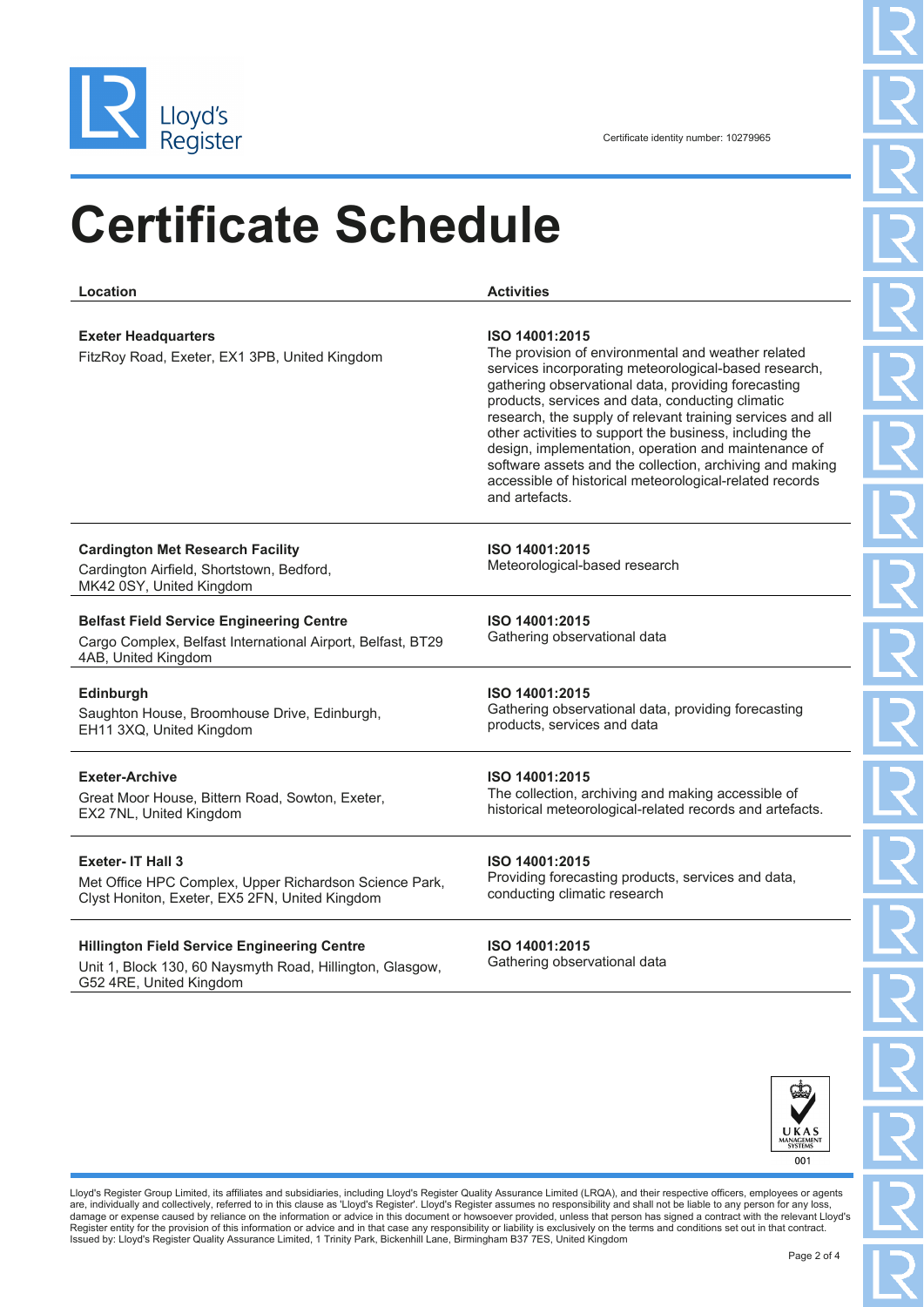

### **Certificate Schedule**

| Location                                                                                                                               | <b>Activities</b>                                                                                    |
|----------------------------------------------------------------------------------------------------------------------------------------|------------------------------------------------------------------------------------------------------|
| <b>Lathom Field Service Engineering Centre</b><br>Unit 3, Holland Business Park, Spa Lane, Lathom, L40 6LN,<br>United Kingdom          | ISO 14001:2015<br>Gathering observational data                                                       |
| <b>Lossiemouth Field Service Engineering Centre</b><br>Studio 4, Coulardbank Business Centre, Lossiemouth, IV31<br>6NG, United Kingdom | ISO 14001:2015<br>Gathering observational data                                                       |
| <b>Watnall Field Service Engineering Centre</b><br>Main Road, Watnall, Nottingham, NG16 1HT,<br>United Kingdom                         | ISO 14001:2015<br>Gathering observational data                                                       |
| Met Office@Reading, Reading University<br>Meteorology Building, Earley Gate, Whiteknights Road,<br>Reading, RG6 7BE, United Kingdom    | ISO 14001:2015<br>Meteorological-based research                                                      |
| Southampton<br>National Oceanography Centre, European Way, Southampton,<br>SO14 3ZH, United Kingdom                                    | ISO 14001:2015<br>Gathering observational data                                                       |
| Aberdeen<br>Lord Cullen House, Fraser Place, AB25 3UB,<br>United Kingdom                                                               | ISO 14001:2015<br>Gathering observational data, providing forecasting<br>products, services and data |
| <b>Eskdalemuir</b><br>The Observatory, Langholm, DG13 0QW,<br>United Kingdom                                                           | ISO 14001:2015<br>Meteorological-based research, gathering observational<br>data                     |
| Camborne<br>Kehelland, Camborne, TR14 0BZ, United Kingdom                                                                              | ISO 14001:2015<br>Meteorological-based research, gathering observational<br>data                     |
| <b>Crawley Field Service Engineering Centre</b><br>Pease Pottage, Crawley, RH11 9AP, United Kingdom                                    | ISO 14001:2015<br>Gathering observational data                                                       |



Lloyd's Register Group Limited, its affiliates and subsidiaries, including Lloyd's Register Quality Assurance Limited (LRQA), and their respective officers, employees or agents<br>are, individually and collectively, referred Register entity for the provision of this information or advice and in that case any responsibility or liability is exclusively on the terms and conditions set out in that contract.<br>Issued by: Lloyd's Register Quality Assu